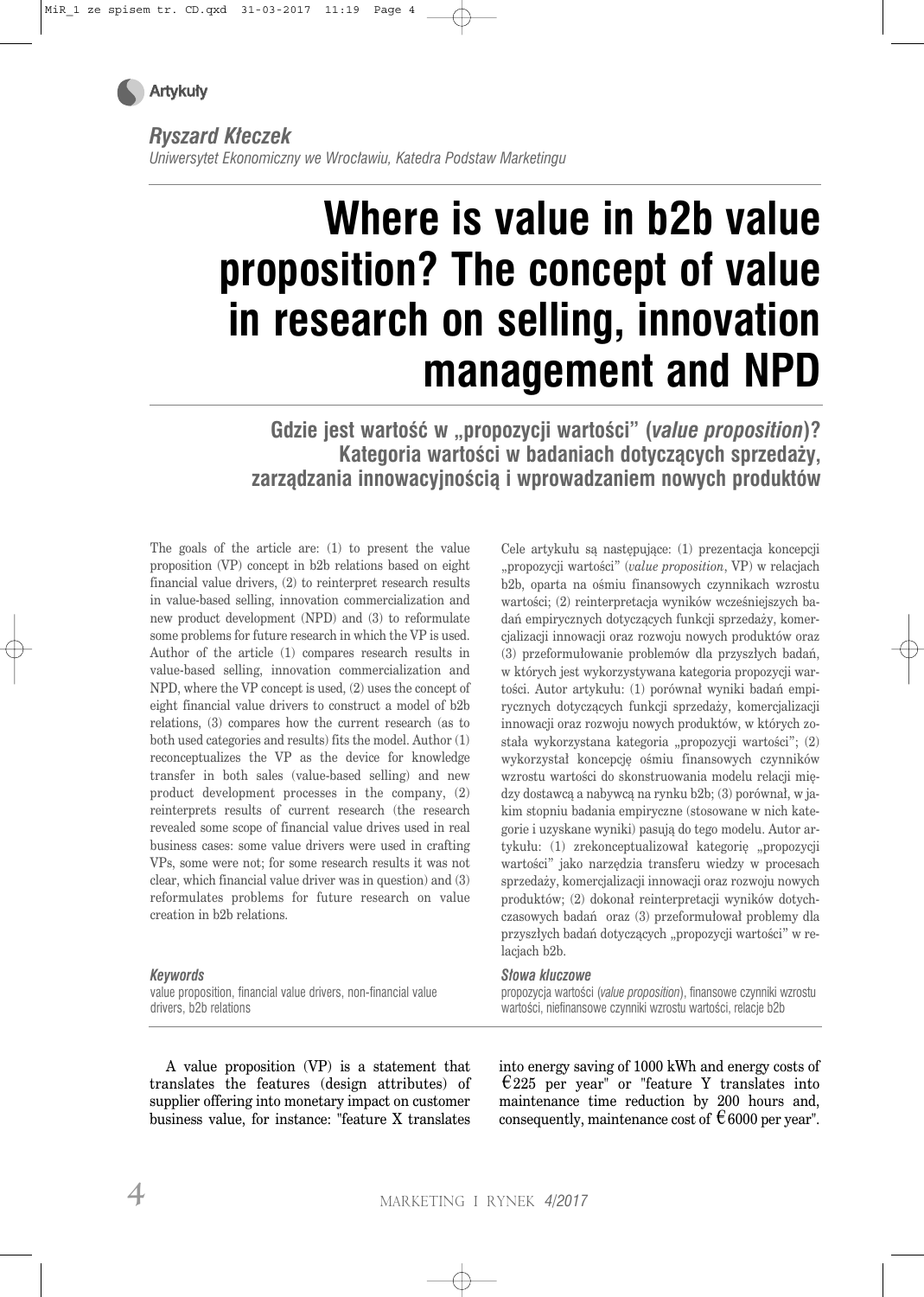VP is a device that: (1) enhances knowledge transfer between actors that collaborate in value creation, (2) overcomes the weaknesses of vague promises like "cost reductions" or "increased efficiency" (Anderson et al. 2006), and traditional concepts like "perceived customer benefits" and "product quality" in explaining b2b relations, (3) creates an alternative for developing and selling the components at prices allowable (by customer) and enables negotiation of differentiated (high) prices for differentiating impact on customer business value. If Vf and Pf represent value and price of a market offering of a focal firm, Va and Pa represent value and price of the next-best alternative, it is assumed that the buyer's incentive to purchase the focal offer  $= (Vf - Va) - (Pf - Pa)$ (Anderson et al., 2007). VP is crafted iteratively by actors collaborating in value creation processes on both supplier and customer side.

The goal of the paper is: (1) to conceptualize the VP concept built on the unequivocal concept of eight financial value drivers, (2) to reinterpret some of the research results in value-based selling, innovation commercialization and new product development and (3) to suggest areas for future research on the use of VP in b2b relations. The structure of the remainder of this paper is as follows: the first part presents how the VP is used in three streams of research: (1) value-based selling, (2) innovation commercialization and (3) NPD processes. The second part presents the model of b2b supplier-customer relation in which value proposition (VP) is conceptualized with use of eight financial value drivers. Reinterpretation of current research results and future research avenues are presented in the third part.

### **VP in b2b value-based selling. How to communicate the current offer's impact on customer business value and get the differentiated price?**

Terho et al., (2012), and Töytäri at al. 2011) use the VP concept to explain the sales process in b2b settings. The managerial question here is how to change the selling process from selling the offer's functionalities into selling its impact on customer business value to get the appropriately high price (to show the price as investment for the customer's business).

Terho et al. (2012) conceptualized the VP, crafted and communicated by the salesperson, as the supplier's offer's impact on the customer's business value expressed in monetary terms (not in functional terms only), compared with the next-best alternative for the customer (the VP is understood as a managerial accounting device that enables knowledge transfer between salespeople and the customer). The salesperson crafts the VP based on identified value drivers for adding substantial value to the customer's business. Because customers are sometimes unaware of, or unable to explain their value increase potential, understanding customer needs (as they are articulated by customer) is not enough to craft the value proposition. Understanding the customer's business model is required (Johnson, Christensen, and Kagermann, 2008) as well. Value-based (value proposition) selling converges upon finding and offering the best long-term solution for the customer's business, which shifts the focus of purchasing from looking for the lowest price to making business investment decisions. The use of VP in the selling process (the value-based selling) describes the salespersons behavior not covered in other sales approaches (in consultative selling, relationship selling, adaptive selling, and customer-oriented selling) in sales research.

Töytäri at al. (2011) identified in their qualitative research the following value drivers that were used in crafting of value propositions in real b2b selling processes: (1) maintenance and energy cost savings (2) decreased materials costs (3) risks reduction (4) asset value (5) overall equipment effectiveness, but the authors don't assign the identified drivers to the categories of financial value drivers. They argue that: (1) there is a mismatch between the traditional salesman skill set and the skills required to demonstrate how the vendor's offering precisely impacts the customers' key performance indicators, (2) investment in sales support (i.e. knowledge about the customer business models) is needed, (3) the value-based sales force is difficult to train and maintain (Kaario et al., 2003; Anderson et al., 2007), (4) initiation of institutional ties between both the customer and vendor organizations that facilitate value co-creation is required. They suggest also that value-base selling is appropriate when the customer is willing to collaborate ('open books' approach on both supplier's and customer's sides) and the value of the relationship is high (Kaario et al., 2003). If both measures are low, traditional selling techniques should be used. The supplier may choose between product and solution sales, evaluated case-by-case. The offering is most attractive for value-based selling when the real value of the offering is either underestimated or unknown. This holds especially for innovative offerings, the value of which is difficult to perceive for the customer. The VP is not applicable in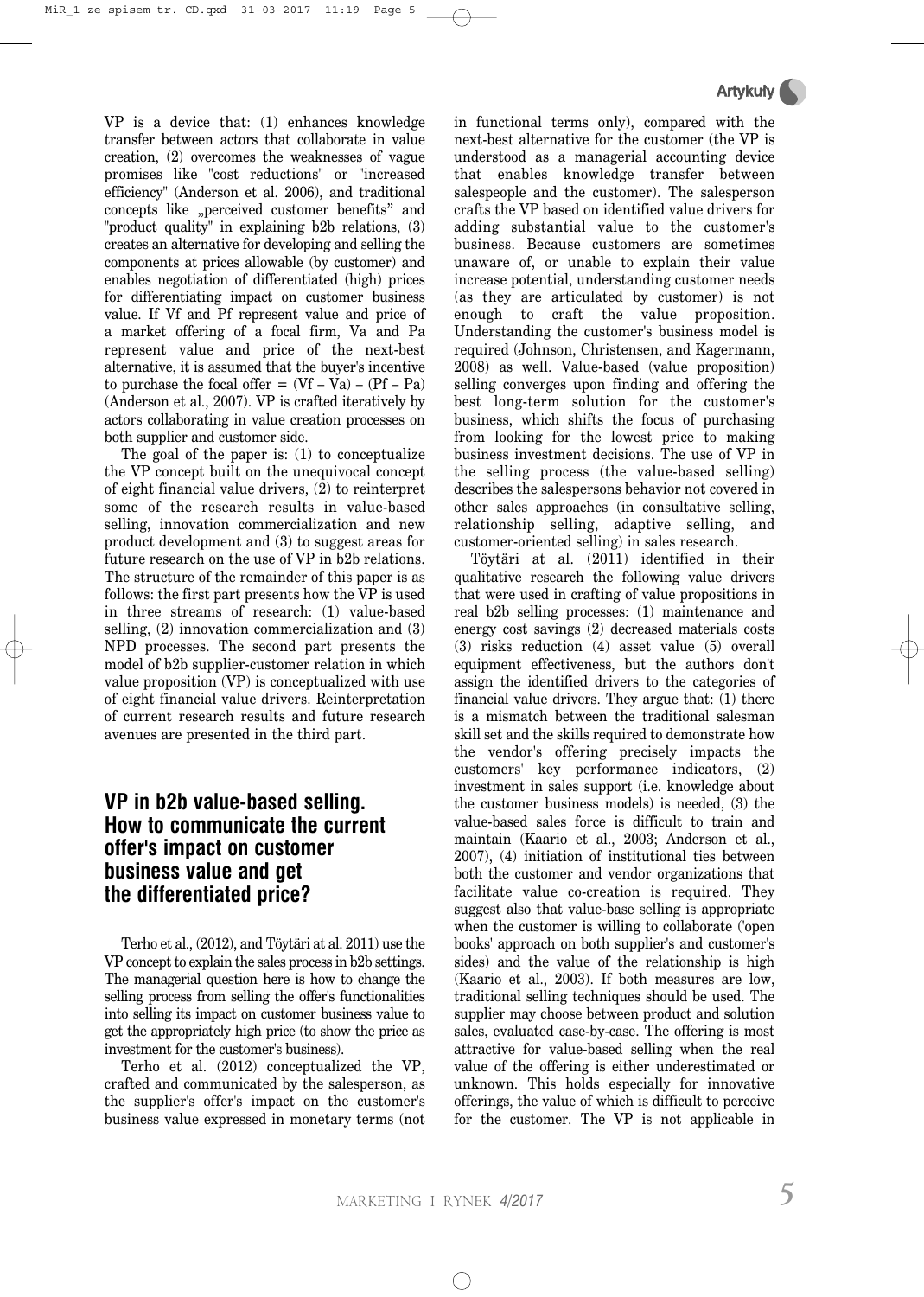#### Artykuły

selling situations when the customer wants to buy predefined specifications (which are to be found in purchasing based on legally regulated tendering procedures) instead of impact on their value. Terho et al. (2012) suggest that the questions concerning contingency factors (for which situations, customers, products is the value proposition selling suitable, for which is not) as the fruitful avenues for future research.

## **Value proposition in b2b technology innovation commercialization. How to use the VP to increase knowledge transfer between innovators and potential customers?**

Wouters and Kirchberger (2015) use the VP concept to explain innovation commercialization processes. The authors conceptualize VP as a managerial accounting device that enables knowledge transfer between innovators ('in the lab') and their potential customers ('in the market'). Knowledge transfer can give insights to both sides and change their decisions: (1) the customer insight enables changing the purchasing decision from alternative solutions to the offer in question (2) the supplier insight enables changing the offer developed from technology in question.

The authors conceptualized the VP as a distinct form of management accounting calculations that enhances interorganizational collaboration and knowledge transfer between a new technology based firm (that possesses technology) and customers (that expect value impact), that is required for successful technology commercialization. The VP used in this context not only represents the current products as it does in valuebased selling context (Terho et al., 2012; Töytäri et al., 2011), but also, more importantly, can provoke insights that enable creation of new offers in a technology-based firm. Differential impact on customers' business value may create technological challenges for product features/design attributes changes that the technology-based firm may not have considered before. VP becomes important if it helps the supplier to learn about possible changes in features/design attributes (motivated by possible/target differential value impacts). VP is not about how accurate value calculations are, but to what extent they produce insights that affect how products and services are shaped. VP in such context requires interactive collaboration between a new technology-based firm and potential customers.

Wouters and Kirchberger (2015) identified cost savings, additional sales, additional yield, lower emissions and time savings as value drivers used by new technology-based firms in real business cases of conducting calculations of their offer's impact on customer business value. The authors argue that VP that concerns impact on both customer's costs and revenues, also overcomes weaknesses of the other devices of knowledge transfer between supplier and customer in b2b relations: target costing and Kaizen costing. Target costing (Ellram, 2006) or Kaizen costing (Cooper, Slagmulder, 1999) usually start with a customer's internal manufacturing cost reduction and extends the targets towards suppliers in the form of lower allowable prices of specified components. When the customer uses target costing as a managerial accounting device for knowledge transfer, it concerns cost reduction only. The use of VP, by including also the customer revenue, makes the scope of knowledge transfer and supplier-customer collaboration broader. The authors suggest that future research should investigate (1) the role of customer value propositions in the collaboration between people from differing organizations in greater detail, (2) effects of using value propositions by new technology-based firms.

### **Value proposition in b2b new product development (NPD). How to use the VP to increase the knowledge transfer between supplier's and customer's NPD actors?**

Wouters et. al (2009) and Wynstra et. al (2012) use the VP to explain the supplier's component offering influence on effectiveness of customer's NPD projects in situations when the component is to be developed (the component is 'not off supplier's the shelf'). The authors found that customers, when using VP to select alternative supplier's component offer, influence positively the effectiveness of their NPD projects. VP is defined as a form of supplier's output monitoring and control that creates transparent information (and knowledge transfer) about how supplier contributes to customer's NPD effectiveness. The use of VP in the supplier's component offers evaluation: (1) reduces uncertainty of the buyer's NPD projects (2) enhances the customer NPD development time, and final product advantage. The authors argue that because the VP quantifies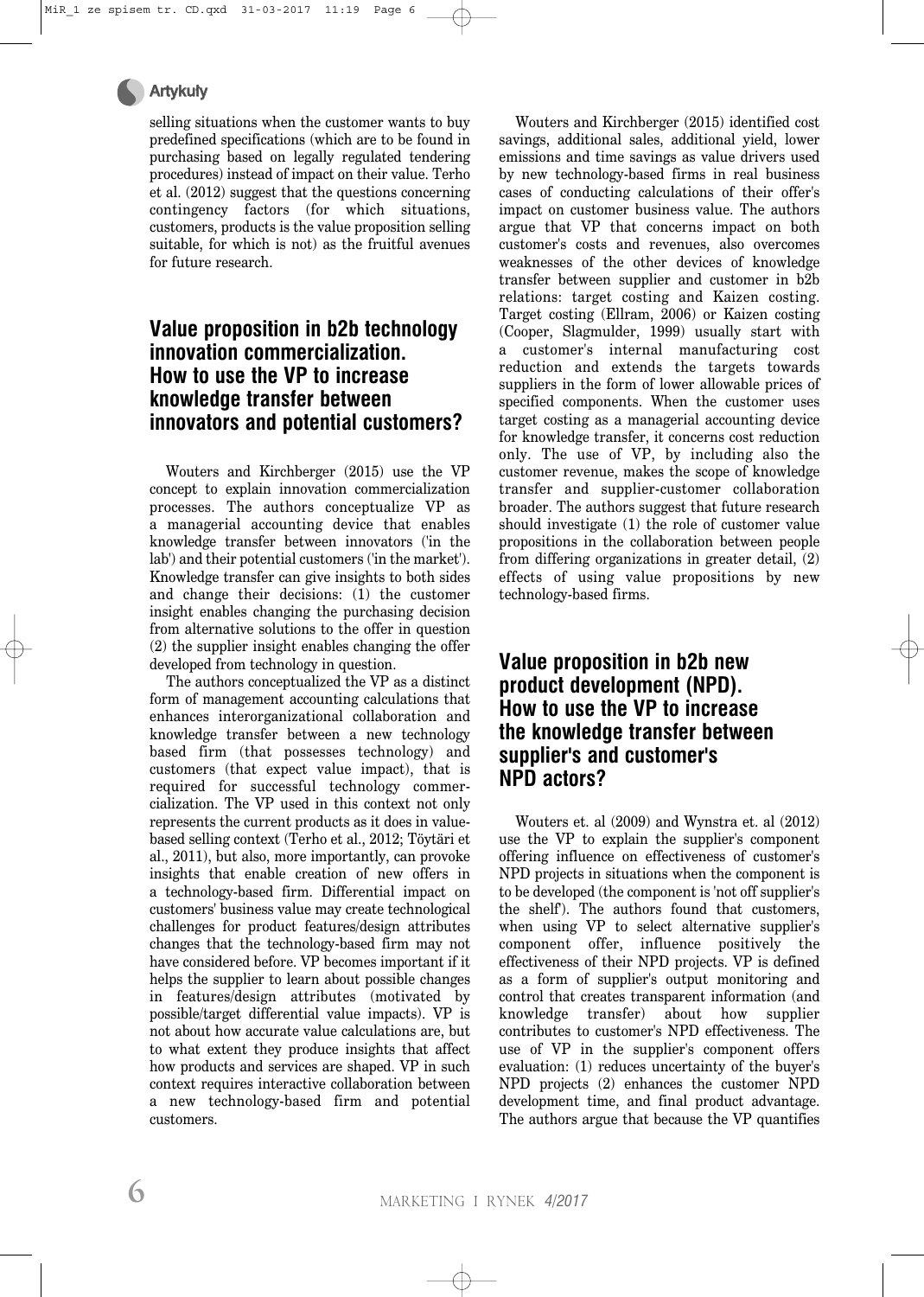only the differences between alternative offers it's simpler in use in comparison with TCO and life cycle costing — the techniques that require bigger amount of information to generate the knowledge transfer between suppliers and customers' NPD projects.

The authors suggest that because their research was concentrated on NPD projects (with at least a medium level of technological innovation), future research could investigate: (1) how different levels of innovation within an NPD project affect the use of VP and (2) the antecedents and consequences of using VP at a more detailed level (the level of individual components) of unit of analysis than an NPD project.

Summarizing the use of the VP concept in three above mentioned research contexts can be as follows. Firstly, VP is defined as translation of differentiating features of the offer into monetary quantified impact on customer's business value. Secondly, VP enhances knowledge transfer between the supplier and the customer (interfirm communication and collaboration, managing knowledge across interfirm boundaries). Thirdly, their research units are firms (suppliers, customers) and customers' NPD projects. Fourth, the research revealed some value drivers used in real business cases but the authors neither define value nor systematize the value drivers in their research. Fifthly, the particular investigations concerned separate value creation processes (sales, innovation commercialization and NPD) — they didn't concern the way the processes influenced one another. Lastly, the research omitted the motivation of particular actors collaborating in the value creation processes to transfer their knowledge from one to another.

### **B2b value proposition concept built on financial value drivers — another conceptualization and perspectives for research**

Figure 1 presents a conceptualization of b2b value proposition built on eight financial value drivers. The goal of the conceptualization is to overcome the lack of knowledge about what the customer value is (and what the value dimensions are), which is reported in Töytäri et al. (2011) review, where they say that in spite of a consensus that creating superior customer value is a driver of customer satisfaction, loyalty and retention (Khalifa, 2004) as well as long-term company survival and success (Eggert et al., 2006; Menon, Homburg, Beutin, 2005), there is no common definition of customer value that continues the limited understanding of value (Lindgreen and Wynstra, 2005) which makes it difficult to build a solid ground upon which to further develop research.

In b2b market, both the supplier (when offering their products/solutions) and the buyer (when choosing among alternative offers) aim at increasing their own value (NPV). Both the supplier and the customer can increase their values by eight dimensions that are called financial value drivers (Rappaport, 1986):

- 1. Sales increase. Additional sales increase (ceteris paribus) value. However, when additional sales revenue is accompanied by price reductions, gross profit and, consequently, operating profit margin and finally value can decrease. When additional sales revenue is accompanied by bigger additional accounts receivable or inventory, the value can decrease.
- 2. Operating profit margin. Bigger operating profit margin increases (ceteris paribus) value. When additional operating profit is accompanied by additional financial costs of accounts receivable or inventory (the elements of cost of capital), the value can decrease.
- 3. Tax rate. Reduction of tax paid increases (ceteris paribus) value.
- 4. Effectiveness of working capital investment. Working capital equals current assets (cash, accounts receivable and inventory) minus accounts payable. The effectiveness of working capital investment can be measured as a relation between operating profit, cash frozen in accounts receivable, and inventory (the bigger the relation, the better) or determined by the time of outflows and inflows of cash (the shorter time between cash payments for buying parts and materials, and cash inflows from sales, the better).
- 5. Effectiveness of fixed asset investment. The improvement of relation of operating profit to cash frozen in fixed assets increases (ceteris paribus) value.
- 6. Cost of capital. Smaller cash paid by company to debtors (interest rate) and the owners (return) for their capital increases (ceteris paribus) value.
- 7. Value creation period. The longer a business can generate cash on the expected level (ceteris paribus), the bigger value.
- 8. Launching an additional business unit (new product, additional source of value) increases (ceteris paribus) value. Every business requires a share of new products because older products lose their ability to generate cash as the time of the business opportunity they use, passes.

In the model (figure 1), VP is conceptualized as a device that enhances knowledge transfer between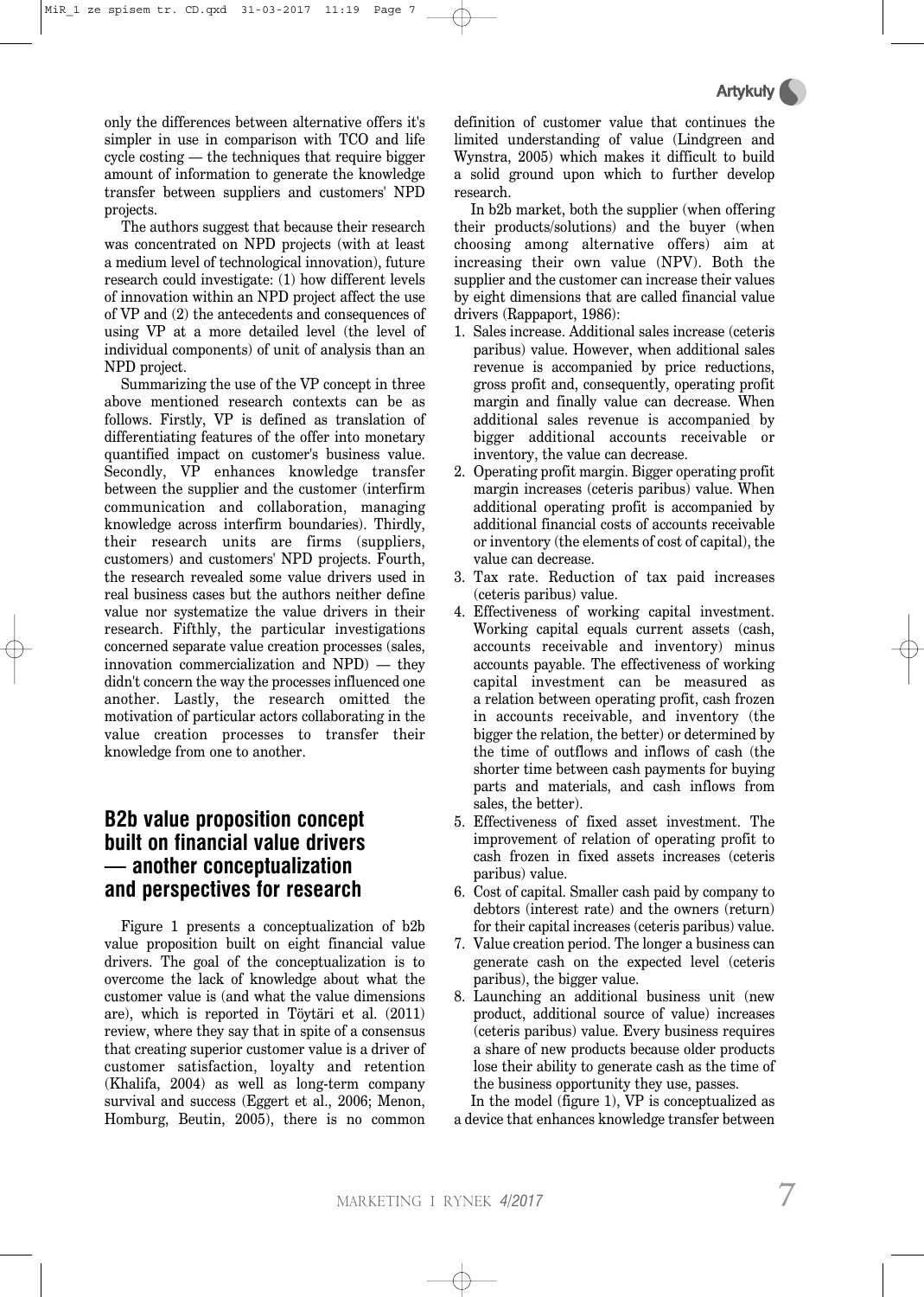| <b>SUPPLIER</b>                                                        |                                   | <b>CUSTOMER</b>                                                                                                                 |  |
|------------------------------------------------------------------------|-----------------------------------|---------------------------------------------------------------------------------------------------------------------------------|--|
| $Goal = to increase business NPV$<br>via eight financial value drivers |                                   | $Goal = to increase business NPV$<br>via eight financial value drivers                                                          |  |
| 1. Sales dynamics                                                      | Value proposition $=$ the device  | 1. Sales dynamics                                                                                                               |  |
| 2. Increase of operating profit margin                                 | for knowledge transfer in:        | 2. Increase of operating profit margin<br>3. Tax rate decrease<br>4. Increase of effectiveness of working<br>capital investment |  |
| 3. Tax rate decrease                                                   | $(1)$ sales (value-based selling) |                                                                                                                                 |  |
| 4. Increase of effectiveness of working<br>capital investment          | (2) new product development       |                                                                                                                                 |  |
| 5. Increase of effectiveness of fixed<br>asset investment              |                                   | 5. Increase of effectiveness of fixed<br>asset investment.                                                                      |  |
| 6. Decrease of cost of capital                                         |                                   | 6. Decrease of cost of capital                                                                                                  |  |
| 7. Prolongation of value creation period                               |                                   | 7. Prolongation of value creation period                                                                                        |  |
| 8. Launching additional product (business unit)                        |                                   | 8. Launching additional product (business unit)                                                                                 |  |
| S o u r c e: own elaboration.                                          |                                   |                                                                                                                                 |  |

Figure 1. Value proposition in b2b supplier-customer relation

actors participating in the value creation processes. Firstly, VP is defined as translating the differentiating feature (design attribute) of an offering into monetary impact on customer's business value in value-based selling. The statement: "our differentiating feature/design attribute…reduces the dimensions of our machine to: length…m and width…m, and enables our customer to reduce rent spending to  $\dots \in \mathbb{R}$  in one year in comparison with his current, larger machine" is an example of VP in value-based selling context (in which it represents existing/current product offered by supplier). Such statement is crafted by a salesperson (supported by the product manager who has launched the product in question) and communicated in sales presentations. It enables knowledge transfer (about the impact of the offer on customer business value) between the supplier's salespeople and the purchase decision makers on the customer's side. Secondly, VP is understood as translating, reversely, the target monetary impact on customer business value into the target differentiating feature/design attribute in supplier's NPD process. The statement: "to enable our customer's business to reduce rent spending to  $\mathcal{F}$  per year in comparison with his current, large machine, the target dimensions of our new machine are: length …meters and width …meters, that are possible to get when the feature/design attribute is…" is an example of value proposition in NPD. Such a statement is crafted by the product manager (supported by salespeople) in R&D brief. It enables knowledge transfer between supplier's product manager (supported by salespeople that supply relevant information about customers) and R&D workers.

From the point of view of financial value drivers' concept, one can formulate three comments about the example statements translating length and width into rent spending. Firstly, they tell the story about the offer's impact on customer's business operating profit margin (by reducing one of operating costs), so about one of eight financial value drivers. Potentially, VP can be crafted with the use of the other/remaining seven value drivers. The use of broader scope of value drivers in crafting one value proposition is not required in particular business case but it increases the potential of all actors participating in value creation processes (i.e. selling, NPD and innovation commercialization). Secondly, the part of VP: "smaller size of the machine, length…m, width…m" is a quantified non-financial value driver, which coincides with "reduction of rent spending" (operating cost) but is not its cause. The "product differentiating feature/design attribute" is the real cause of the impact on the customer's both non-financial and financial value driver (s). VP translates the offer's feature (as a cause) into quantified non-financial and financial effects. Thirdly, the differential impact of the offer on the customer's business value justifies its higher price that is presented as an investment for the customer. The supplier avoids price competition this way.

In the model (figure 1): (1) salespeople participate in exploration for new value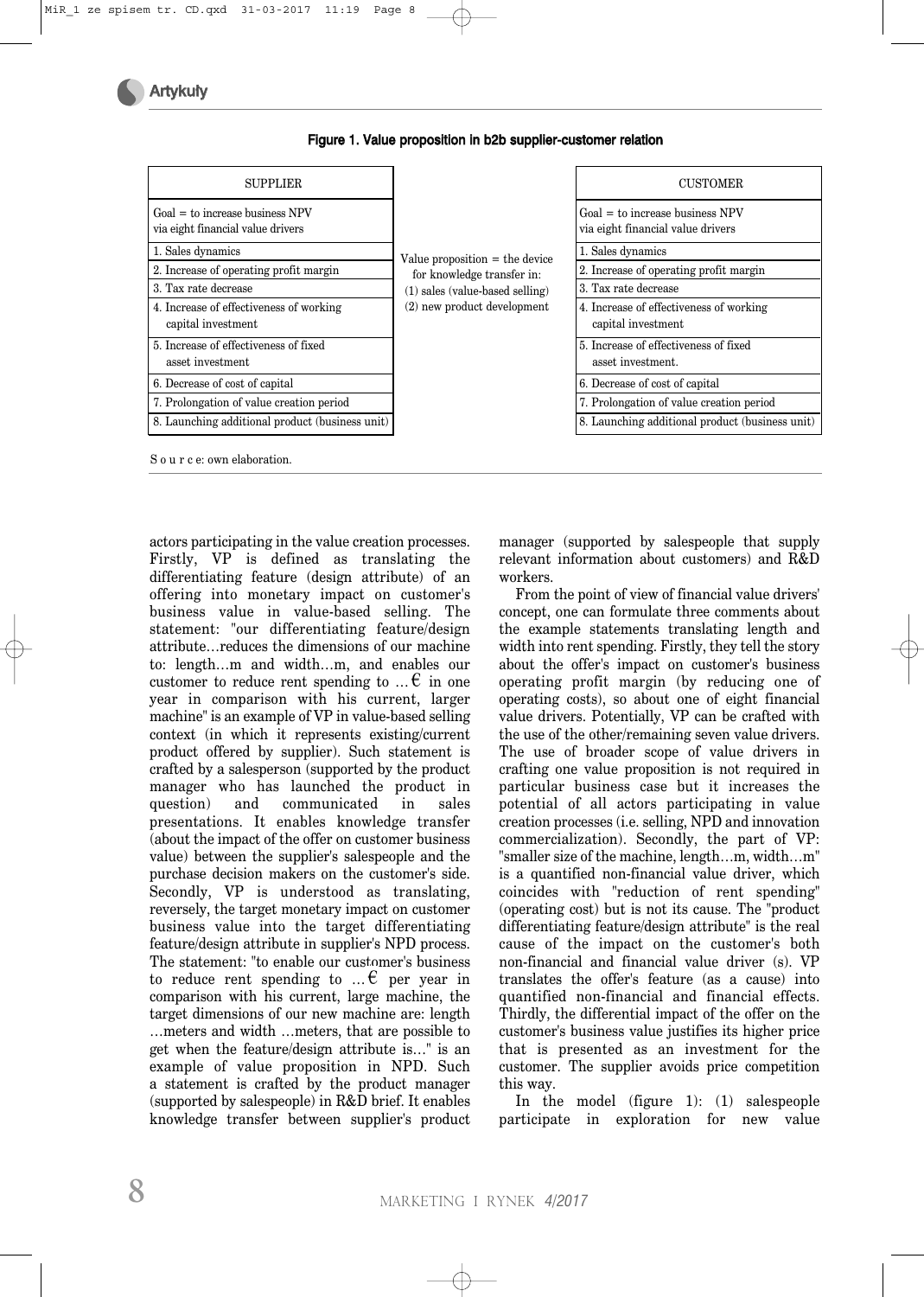propositions in NPD by influencing the content of the R&D briefs for new products to be launched; (2) product manager launches new products and trains salespeople in how to craft VP in sales presentations to target customers. The use of VP in NPD and the use of VP in selling influence one another. Both intraorganizational and interorganizational collaboration between actors creating value is of equal importance.

The actors that collaborate in crafting the VP need to: (1) understand the value drivers concept to craft value propositions successfully and (2) be motivated basing on value drivers in their companies, which means: (1a) the more value drivers in the construction of particular KPIs the better (for instance: operating profit minus costs of accounts receivable is better candidate for KPI for salespeople than operating profit only because it represents more financial value drivers), (1b) KPIs of superiors should contain KPIs of subordinates (Kłeczek, 2014).

Value proposition is not applicable in situations in which particular actors on supplier or customer side are motivated by KPIs that are loosely linked or not linked to their company's NPV. The looser are the purchase decision makers linked by their motivation KPIs with NPV of their company, the less they are sensitive to value propositions. The looser are the salespeople linked by their motivation KPIs with NPV of their company, the less they are willing to craft the value propositions. The looser are the particular actors linked by their motivation KPIs with NPV of their company, the less they are willing to collaborate in crafting of value propositions.

Crafting VP in value creation process (in selling, innovation commercialization, NPD) requires from the actors involved understanding relations between customer goals/models and financial value drivers, not the customer goals only. When problems or goals are established without analysis of their impact on eight financial value drives, there is a danger they are inadequate for value creation. VP can change the customer business goals or business model. Apart from it, VP can concern the measures that have universal positive impact on business value (for instance increase the speed of business operations, decrease of defection rates, shorten time to market or downtime, decrease smaller wattage or mileage), irrelevantly to any particular business strategy or goal.

Table 1 presents a how VP is used in three research streams presented above in the paper and in the model (figure 1). The comparison creates bases for discussion about reconceptualization of VP (presented in the model), reinterpretation of current research results and reformulation of question for future research.

# **Reconceptualization of VP built on financial value drivers concept**

The authors of the three research streams presented above in the paper, conceptualize the VP as a device for enhancing interorganizational (supplier-customer) knowledge transfer. The model (figure 1) emphasizes that the VP is the device that can enhance both inter- and intraorganizational (product manager-salespeople-R&D workers) knowledge transfer. The authors don't suggest any theory of value drivers. The model builds on: (1) theory of eight financial value drivers, (2) the concept of non-financial value drivers, (3) features of the offering are the real causes of change of both non-financial and financial value drivers. Additionally the model suggests that VP is effective, when used together with motivation system that aligns interests of all actors participating in value creation processes.

## **Reinterpretation of current research results**

From the point of view of the model (figure 1) one can say that several value drivers have been identified in particular investigations in the three research contexts presented above in the paper. Some of them are financial value drivers (sales increase). Others are elements of financial value drivers (decrease of energy, maintenance and material costs influence positively operating profit margin; decreases of asset value influence positively the effectiveness of investment in working capital or fixed assets depending on what are the assets in question). Others are non-financial value drivers (risk reduction, lower emission, and product development time. The actors that collaborated in value creation processes in the analyzed cases, contributed to one or a limited number of financial or non-financial value drivers. The reinterpretation of the current research results from the point of view of financial value drivers concept is as follows: the research revealed some scope of financial value drives used in real business cases: some value drivers were used in crafting VPs, some were not. For some research results it was not clear, which financial value driver was in question — for instance: (1) "cost reduction" can mean operating cost or cost of capital, (2) "asset value" can mean an increase (decrease) of effectiveness of fixed asset investment, when relation of sales to fixed assets increases (decreases) or increase (decrease) of working capital investment, when relation of sales to cash frozen in inventory and accounts receivable increases (decreases).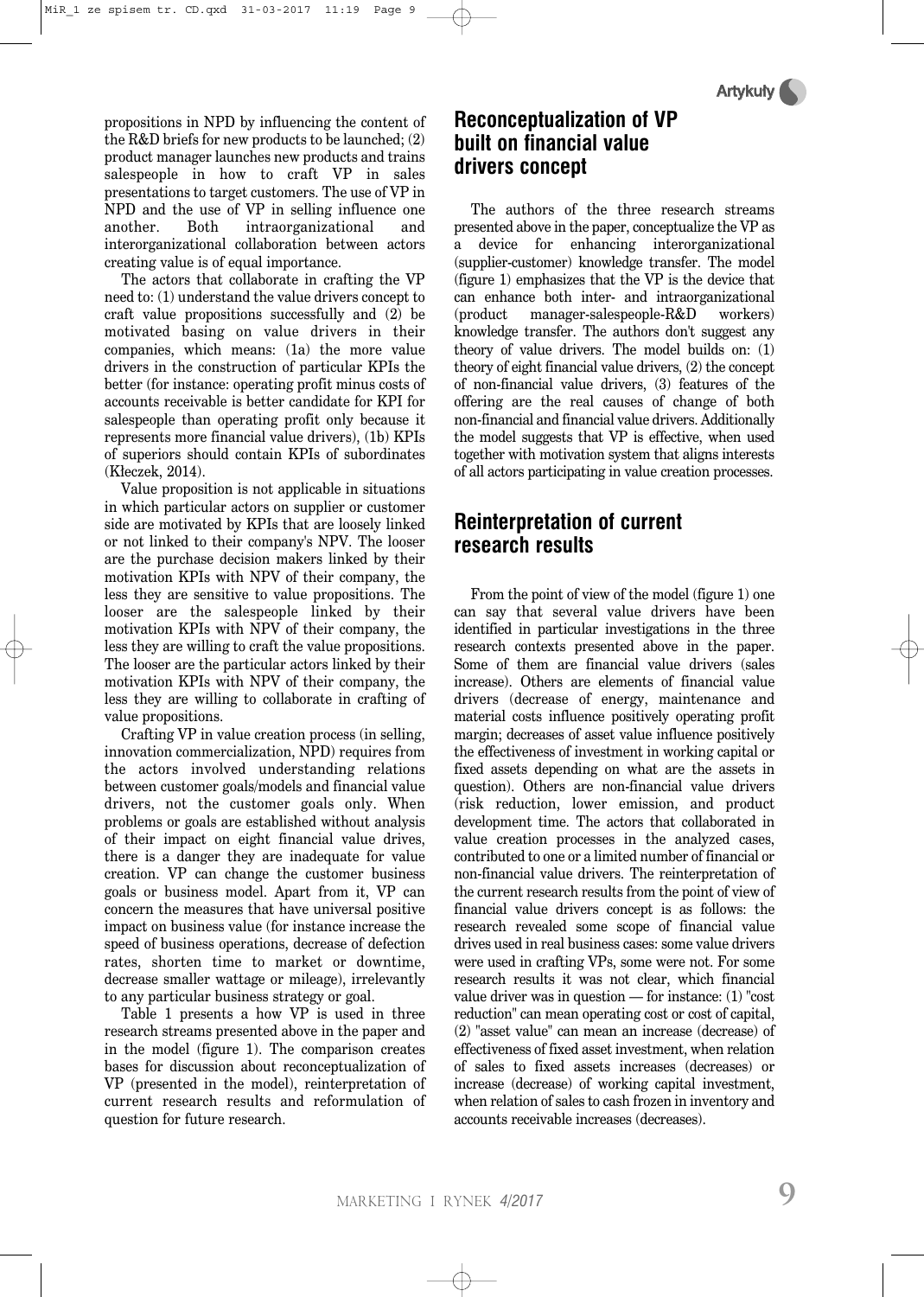|                                    | VP in value-based                                                                                                                                                                        | VP in technology                                                                                                                                                                                                                   | VP in new product                                                                                                                                                                                                                           | VP with the use of eight                                                                                                                                                                                                                                        |
|------------------------------------|------------------------------------------------------------------------------------------------------------------------------------------------------------------------------------------|------------------------------------------------------------------------------------------------------------------------------------------------------------------------------------------------------------------------------------|---------------------------------------------------------------------------------------------------------------------------------------------------------------------------------------------------------------------------------------------|-----------------------------------------------------------------------------------------------------------------------------------------------------------------------------------------------------------------------------------------------------------------|
| <b>Questions</b>                   | selling                                                                                                                                                                                  | commercialization                                                                                                                                                                                                                  | development (NPD)                                                                                                                                                                                                                           | financial value drivers                                                                                                                                                                                                                                         |
| What is the VP                     | A statement about how<br>supplier's existing offer<br>impacts customer value<br>crafted by salespeople.<br>VP enhances interfirm<br>knowledge transfer and<br>collaboration              | A managerial accounting<br>device that helps to<br>transfer knowledge<br>between supplier that<br>possesses new technology<br>and customer that expects<br>value. VP enhances<br>interfirm knowledge<br>transfer and collaboration | The way in which<br>customer evaluates<br>supplier's alternative<br>components impact on<br>NPD process. VP enhances<br>interfirm knowledge<br>transfer and collaboration                                                                   | A managerial accounting<br>device to enhance both<br>inter- and intrafirm<br>knowledge transfer between<br>actors contributing to value<br>creation. KPIs that align all<br>actors interests are also<br>required                                               |
| What are value<br>dimensions in VP | Decreased materials costs,<br>asset value; overall<br>equipment effectiveness,<br>energy and maintenance<br>cost savings, risks<br>reduction, cost savings                               | Additional yield, sales,<br>saving cost and time, lower<br>emissions                                                                                                                                                               | New product development<br>time final product<br>advantage                                                                                                                                                                                  | Eight financial value divers<br>and co-variable<br>non-financial value<br>drivers                                                                                                                                                                               |
| When is the VP<br>not usable       | When customer (1) wants<br>to buy predefined<br>specifications. instead of<br>impact on his value, (2) is<br>not willing to collaborate.<br>When the value of the<br>relationship is low | When the customer uses<br>target costing that concerns<br>cost reduction only, as<br>managerial accounting<br>device for knowledge<br>transfer to suppliers                                                                        | When customer wants to<br>buy predefined<br>specifications instead of<br>impact on their value                                                                                                                                              | When actors on supplier or<br>customer side: (1) don't<br>understand financial value<br>drivers concept and (2) have<br>motivation system which is<br>loosely linked to their<br>company's NPV                                                                  |
| Questions for<br>future research   | In what situation<br>(products, clients) is the<br>VP suitable                                                                                                                           | What is the role of VP in<br>collaboration between<br>people from differing<br>organizations (more detail<br>needed). What are the<br>effects of using VP by new<br>technology-based firms                                         | How different levels of<br>innovation within an NPD<br>project affects the use of<br>VP. What are the<br>antecedents and<br>consequences of VP use at<br>more detailed level (the<br>level of individual<br>components) than NPD<br>project | Which financial value<br>drivers are used in VPs,<br>which are not?<br>Quantification of VP use<br>outflows and effects.<br>How the VP influences<br>intraorganizational<br>collaboration. How<br>motivation system<br>influences the VP use and<br>its effects |

#### Table 1. Value proposition in three research contexts and in the model with the use of eight financial value drivers

S o u r c e: own elaboration.

## **Questions for future research. What do we know and what we would like to know about VP use and its effects?**

Current research (reported in the paper) identified some value drivers used in crafted VP in real business cases. Future research could devote more attention to the questions: (1) what the identified drivers are from the point of view of eight value drivers concept (2) what is the scope of financial value drivers used in particular case and group of cases (3) why some value drivers are used in VPs when the other are not? (4) is it possible to use additional value drivers to craft particular VP?

Current VP research suggests positive relation between the use of VP and performance, but it concentrates on identification of names of particular value drivers used both in VP and in effects of their use: "sales increase", "cost reduction", "project development time reduction". Future research could devote more attention to quantification of the effects (how big is the sales increase? how big is the cost reduction? how big is